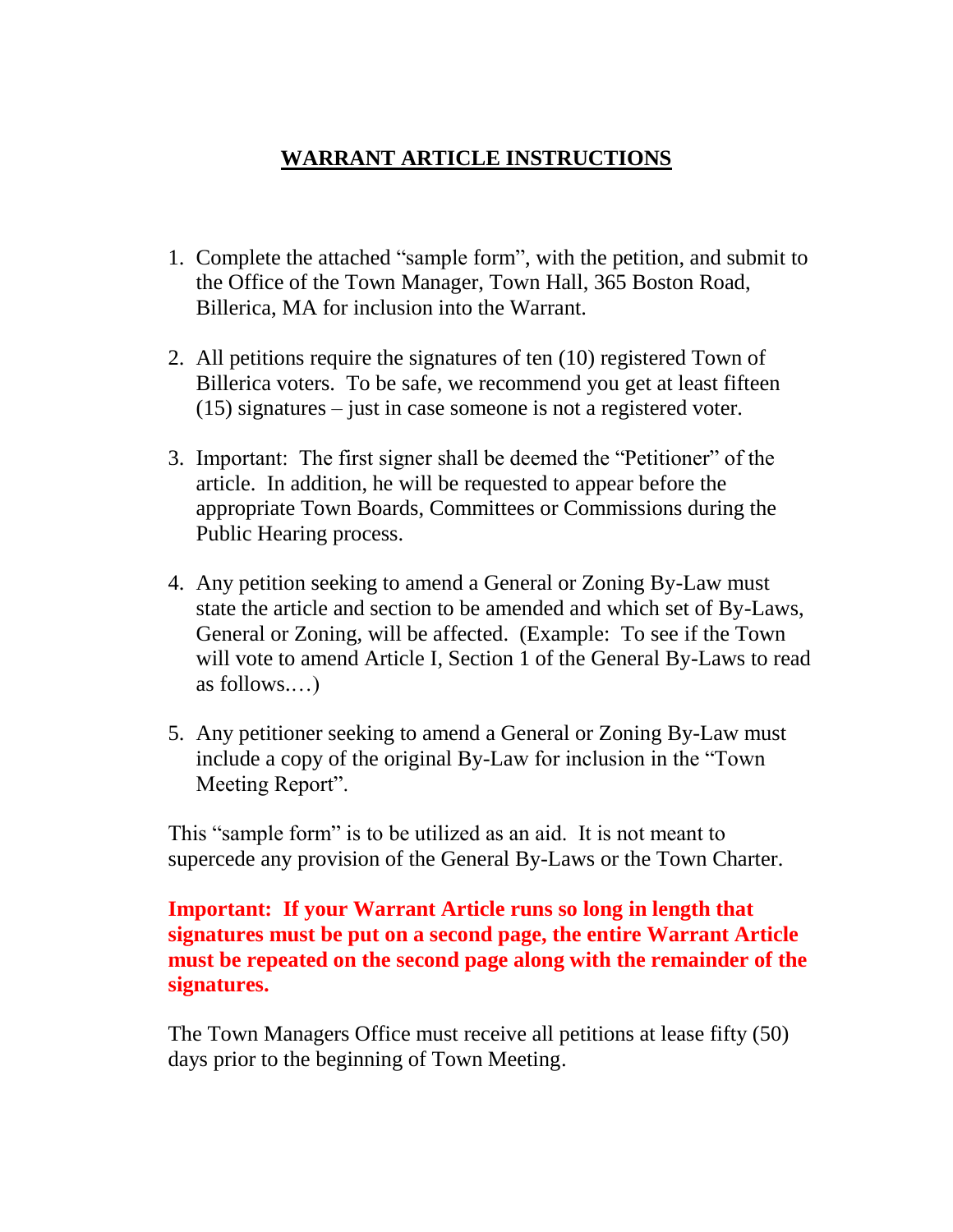### **Sample Form**

To see if the Town will vote to (insert petition here)…(See example below)

*To see if the Town will vote to see if the Town will adopt a By-Law pursuant to M.G.L. Chapter 166 Sections 22B, 22C, 22D, 22E and 22F to require a utility to remove any poles and overhead wires and associated overhead structures installed or constructed within the Town of Billerica. Failure to comply with said By-Law shall be punishable by fines as per M.G.L. Chapter 166 Section 22D; or act in relation thereto.*

……… always end with "or act in relation thereto".

#### Signed: **(Must be Town of Billerica Registered Voters) (Remember, the first signer shall be deemed the "petitioner" of the article.)**

| <b>Name</b>            |  | <b>Address</b> |  |  |
|------------------------|--|----------------|--|--|
|                        |  |                |  |  |
|                        |  |                |  |  |
|                        |  |                |  |  |
|                        |  |                |  |  |
|                        |  |                |  |  |
|                        |  |                |  |  |
|                        |  |                |  |  |
|                        |  |                |  |  |
|                        |  |                |  |  |
|                        |  |                |  |  |
|                        |  |                |  |  |
|                        |  |                |  |  |
|                        |  |                |  |  |
|                        |  |                |  |  |
|                        |  |                |  |  |
|                        |  |                |  |  |
| <b>Contact Person:</b> |  |                |  |  |
| Name:                  |  |                |  |  |
| Address:               |  |                |  |  |
|                        |  |                |  |  |
| Telephone:             |  |                |  |  |